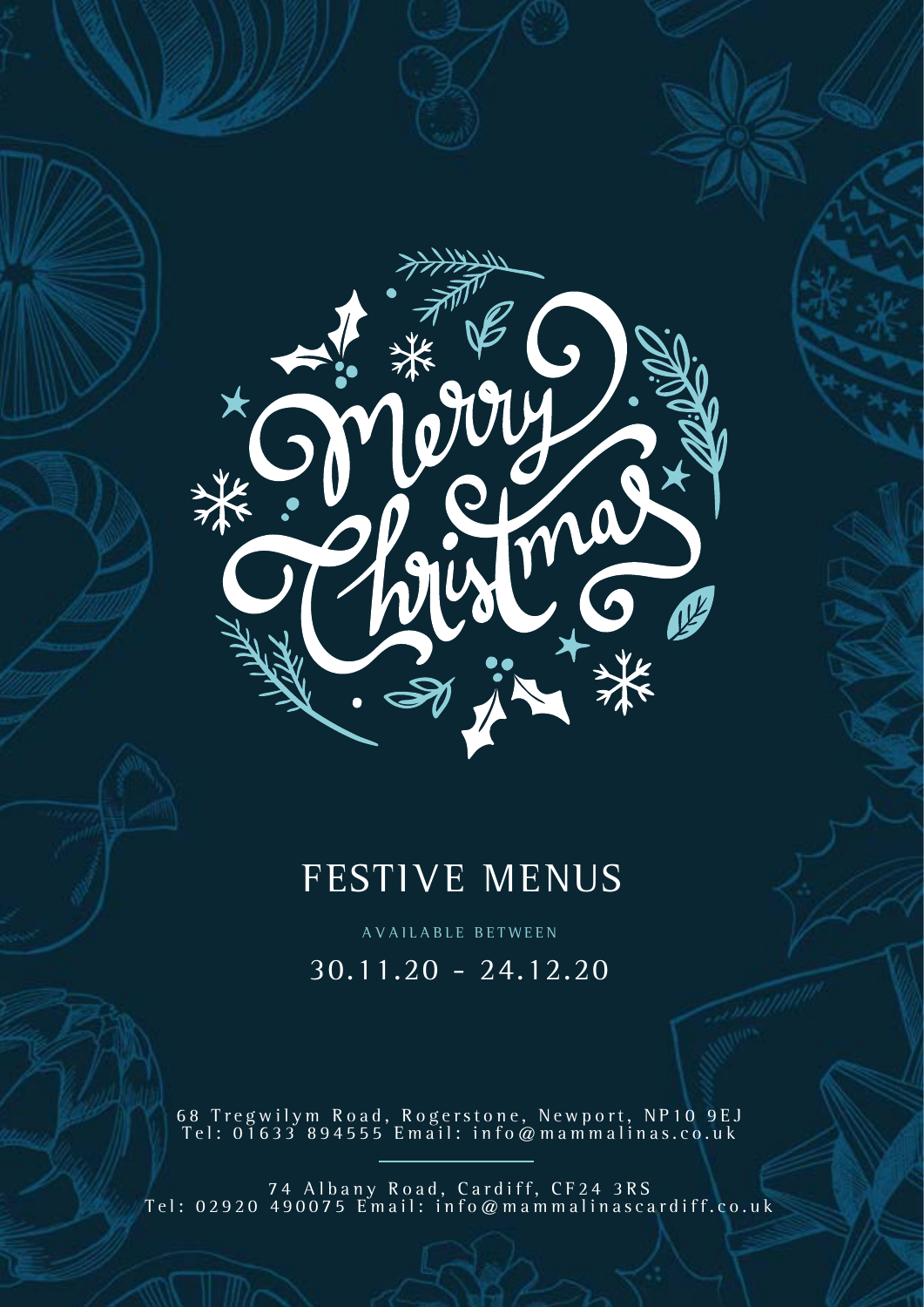## FESTIVE MENUS



2 courses £15.95 3 courses £19.95

### **STARTERS**

Antipasto Italiano Combination of Italian cured meats and cheeses

Zuppa del giorno (v) Soup of the day

Caprese (v) Mozzarella and Tomato salad with balsamic jus and oregano dressing

Trio di bruschette (v) Mix of toasted ciabatta bread topped with chopped seasoned tomato, wild mushroom and sauté spinach

Salsiccia e Spinaci Italian sausage served with spinach sautéd in garlic, white wine and chilli sauce

Cocktail di Gamberi Prawn cocktail served with Marie Rose sauce

## STARTERS

Antipasto Italiano Combination of Italian cured meats and cheeses

Zuppa del giorno (v) Soup of the day

Caprese (v) Mozzarella and Tomato salad with balsamic jus and oregano dressing

Trio di bruschette (v) Mix of toasted ciabatta bread topped with chopped seasoned tomato, wild mushroom and sauté spinach

Salsiccia e Spinaci Italian sausage served with spinach sautéd in garlic, white wine and chilli sauce

Cocktail di Gamberi Prawn cocktail served with Marie Rose sauce





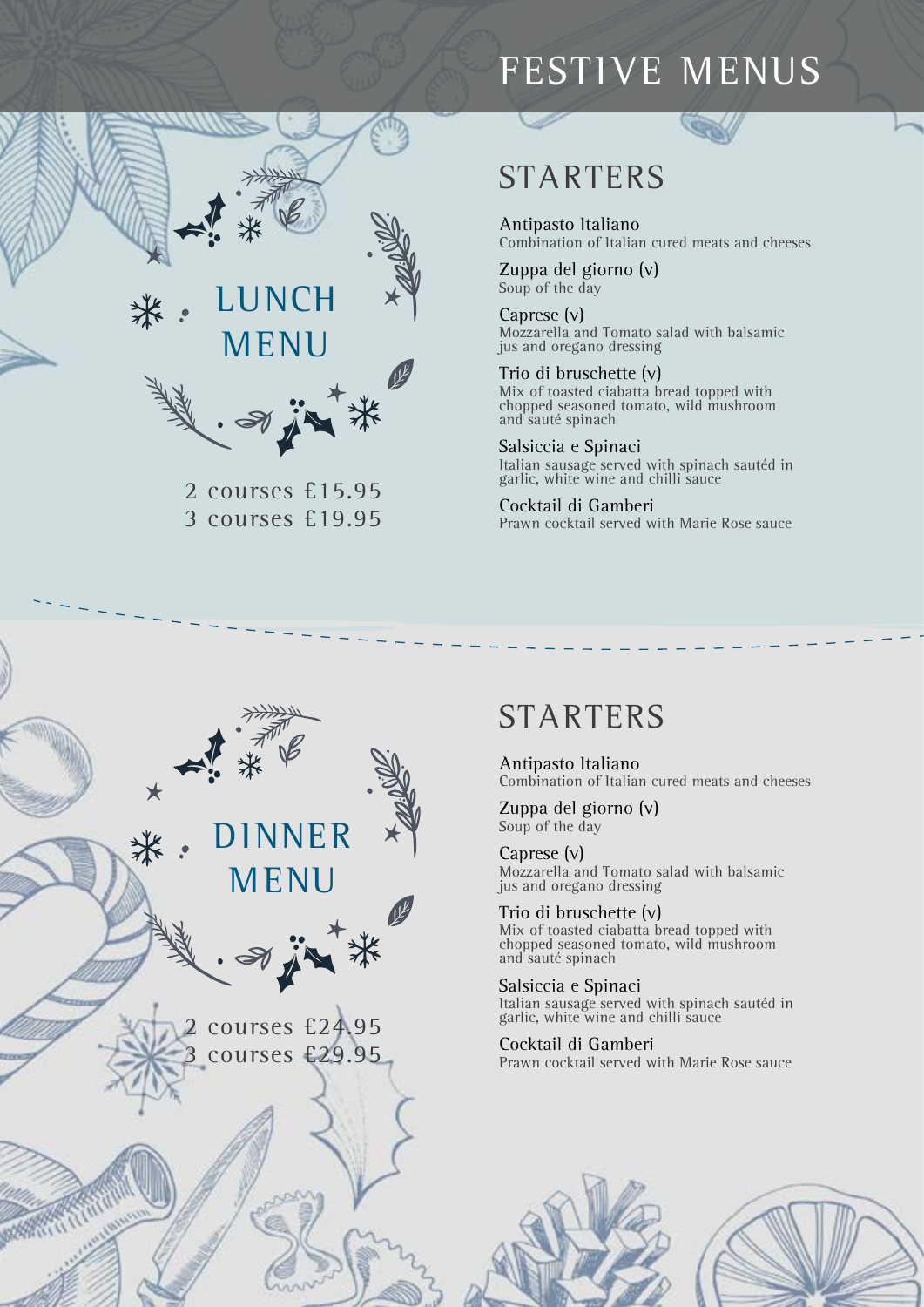### AVAILABLE BETWEEN 30.11.20 - 24.12.20

# MAIN COURSE

Tacchino natalizio Turkey dinner served with pigs in blankets, stuffing and seasonal vegetables

Bistecca di Manzo (supplement £7.00) 10oz Sirloin steak cooked to your liking

Crespella di ricotta e funghi (v) Savoury pancake stuffed with ricotta and mushroom

#### Homemade Lasagne Traditional beef lasagne

Spigola in padella (supplement £5.00) Fillets of pan-fried sea bass served with prawns and white wine in a creamy sauce

#### Pizza fai da te

Tomato, mozzarella, choice of three toppings: (Peperoni sausage, ham, mushrooms, onions, prawns, tuna, sweetcorn, pineapple, spinach, peppers.)

### MAIN COURSE

#### Tacchino natalizio

Turkey dinner served with pigs in blankets, stuffing and seasonal vegetables

Bistecca di Manzo (supplement £7.00) 10oz Sirloin steak cooked to your liking

Crespella di ricotta e funghi (v) Savoury pancake stuffed with ricotta and mushroom

Homemade Lasagne Traditional beef lasagne

Spigola in padella (supplement £5.00) Fillets of pan-fried sea bass served with prawns and white wine in a creamy sauce

#### Pizza fai da te

Tomato, mozzarella, choice of three toppings: (Peperoni sausage, ham, mushrooms, onions, prawns, tuna, sweetcorn, pineapple, spinach, peppers.)

## **DESSERTS**

Tiramisu Chocolate profiteroles Cheesecake

### **DESSERTS**

Tiramisu Chocolate profiteroles Cheesecake